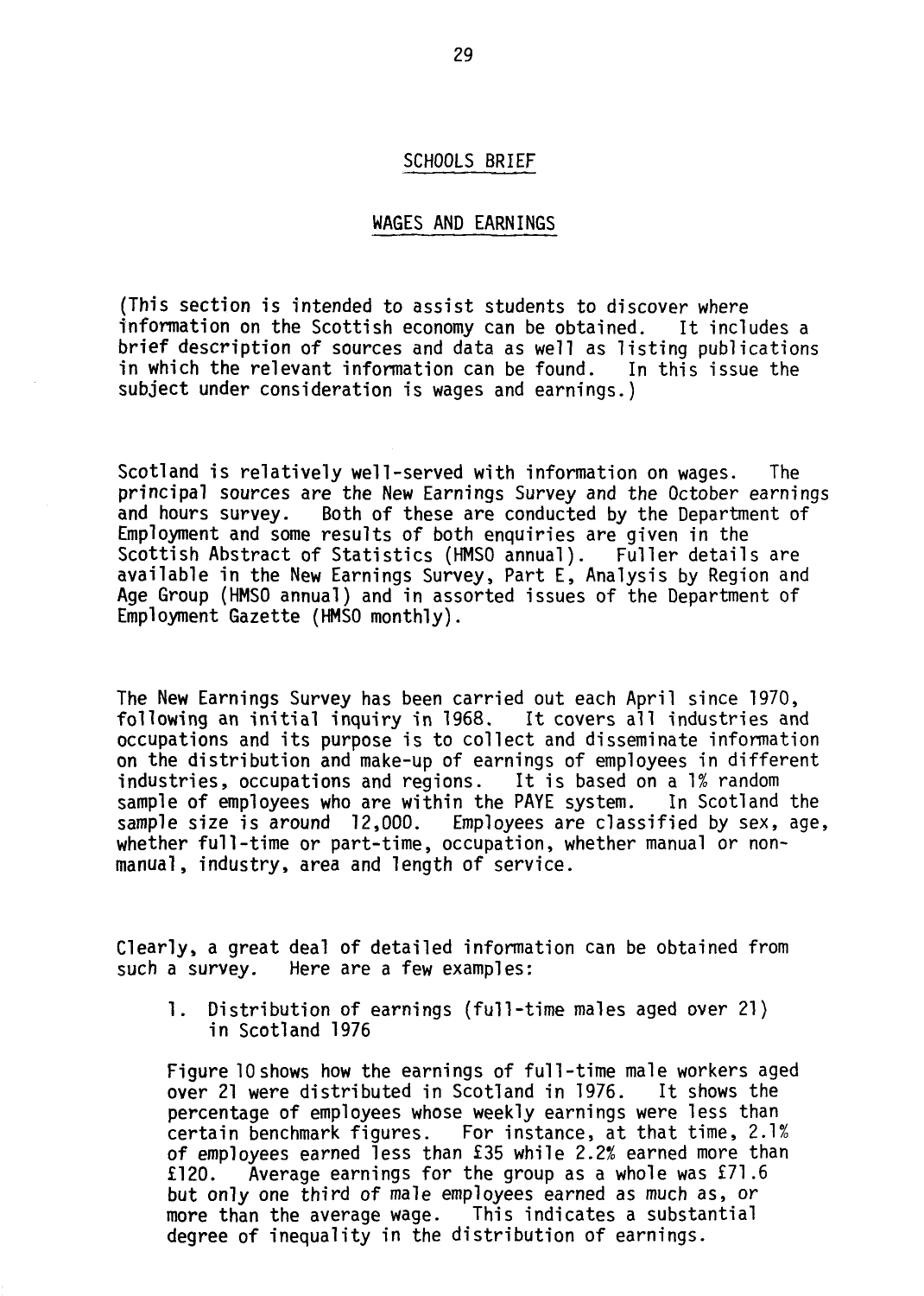



MAKE-UP OF WEEKLY EARNINGS IN SCOTLAND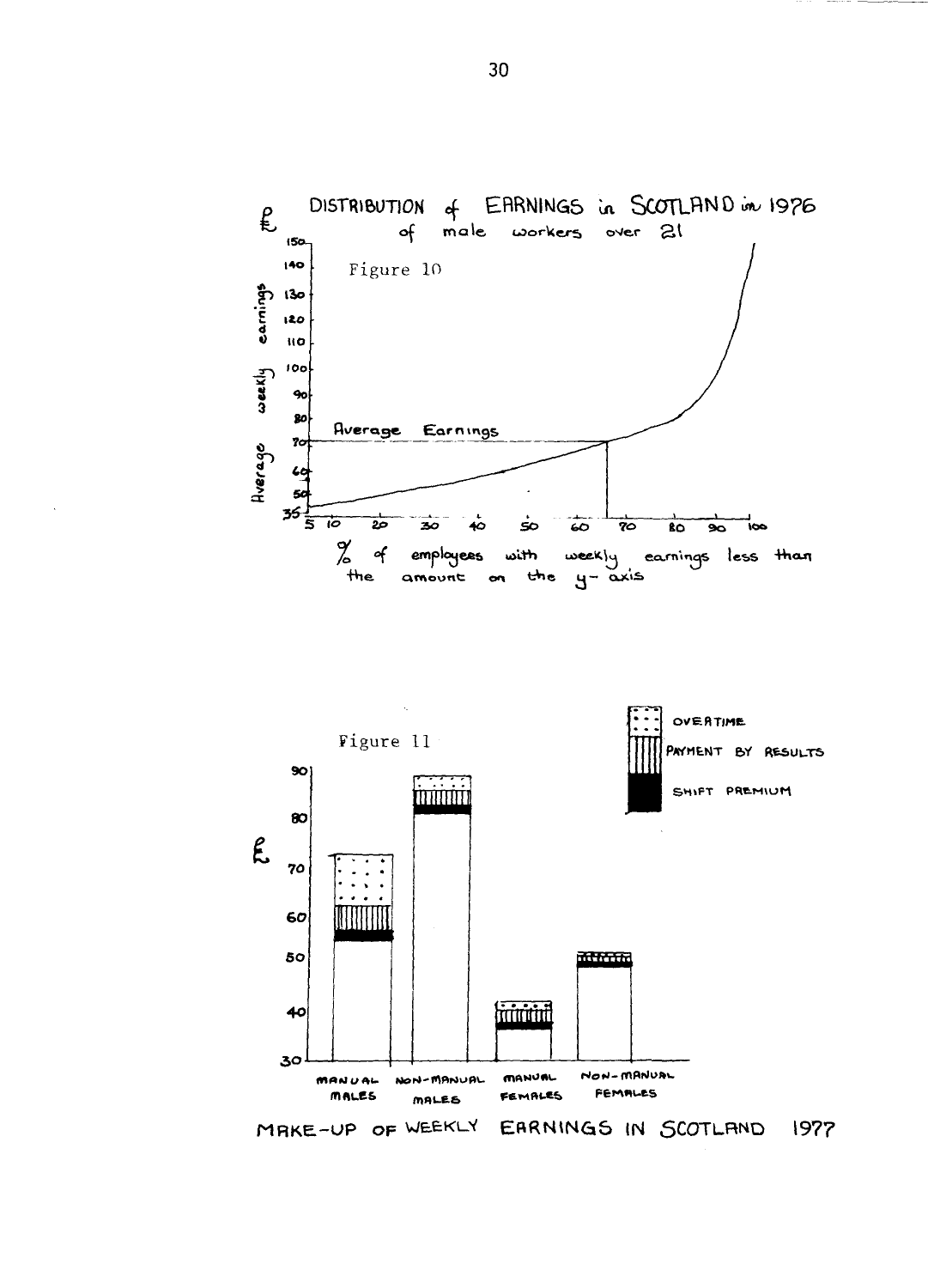## 2. Make up of earnings in Scotland 1977

Figure 11 shows the major components of weekly earnings for male and female, manual and non-manual employees aged over<br>21. It also shows clearly the disparities between the It also shows clearly the disparities between the average earnings of males and females and between manual and non-manual workers. Non-manual workers, both male and female, earn at least 93% of their earnings as basic pay. Female manual workers, on the other hand, obtain 7% of their earnings by results schemes, and another 5.3\$ from overtime pay and shift allowances. For male manual workers, the proportion of their earnings which comes from basic pay is even lower. On average 14.9% of their earnings come from overtime, 8.0% from payment by results schemes and 2.6% from shift allowances. Clearly the make up of earnings of manual workers, especially males, suggests that their income is much less stable than that of non-manual workers. Overtime payments, payments by results and shift allowances are all liable to vary as firms experience different market conditions for their products.

## 3. Occupational earnings 1973-76

Figure 12 shows how earnings have moved over the period 1973-1976 for three particular occupational groups, namely (i) professional workers in education, welfare and health, (ii) assembly line workers, packagers and painters, and (iii) those employed in catering, cleaning, hairdressing and other personal service .

The graph clearly indicates the wide differences in pay received by different groups. In 1976, average earnings of those in catering, cleaning, hairdressing and other services was still £1.80 below the 1973 average for professional workers in education, welfare and health. The figure also gives an indication of how occupational differentials have been maintained over the period. In fact the statistics indicate a particular paradox which is frequently ignored by those who discuss differentials. For, on the one hand, percentage differentials have tended to decline, while on the other hand, absolute differentials have increased. Therefore no unambiguous statement concerning movements in "differentials" can be made without first clarifying what type of differentials are being considered.

The October earnings survey began in 1960, considerably earlier than the New Earnings Survey. It covers manual workers in manufacturing, construction, some mining and quarrying, gas, electricity, and water,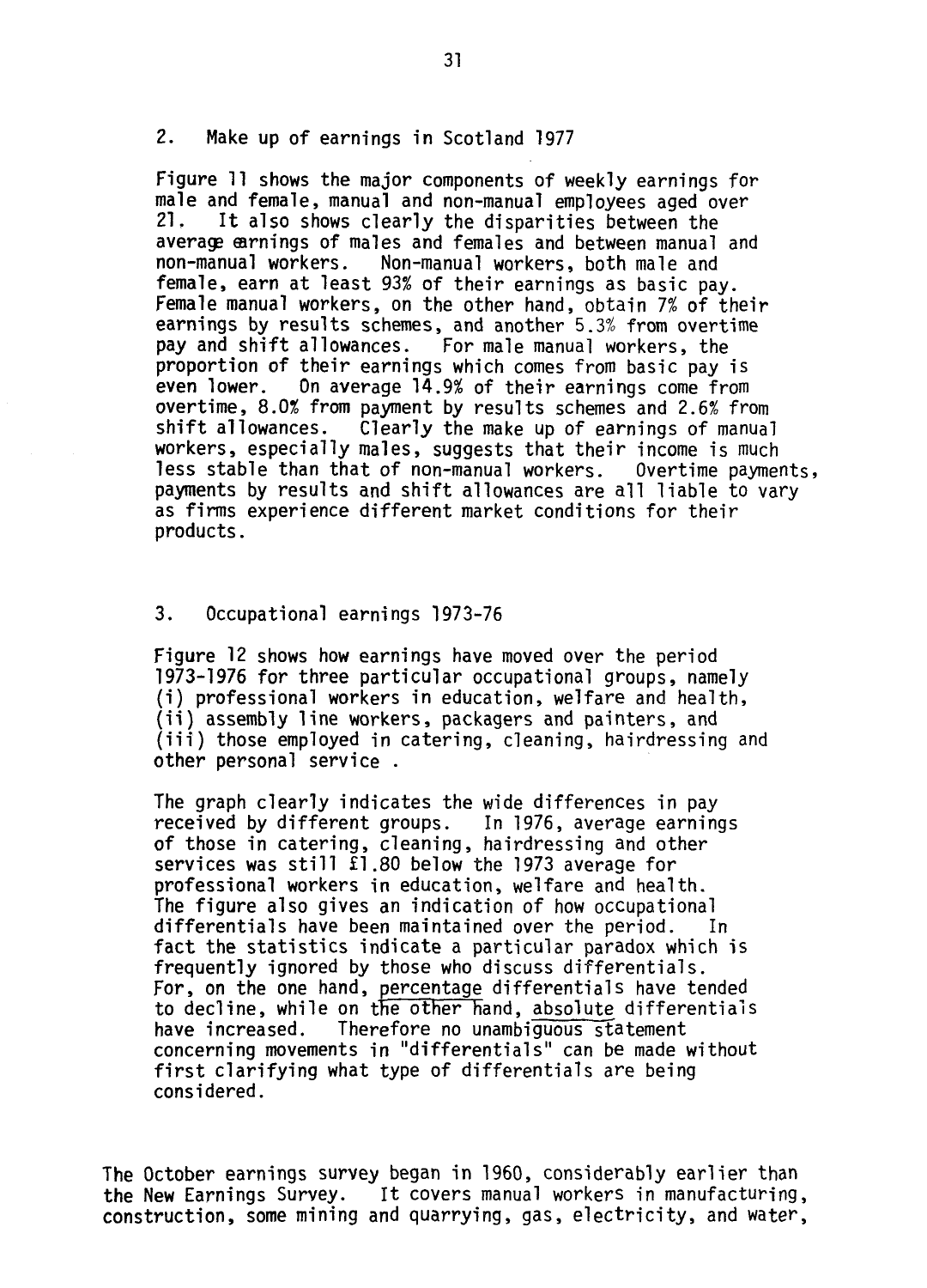



1962-1977 (all make manual workers covered by October Earnings Enquiry)